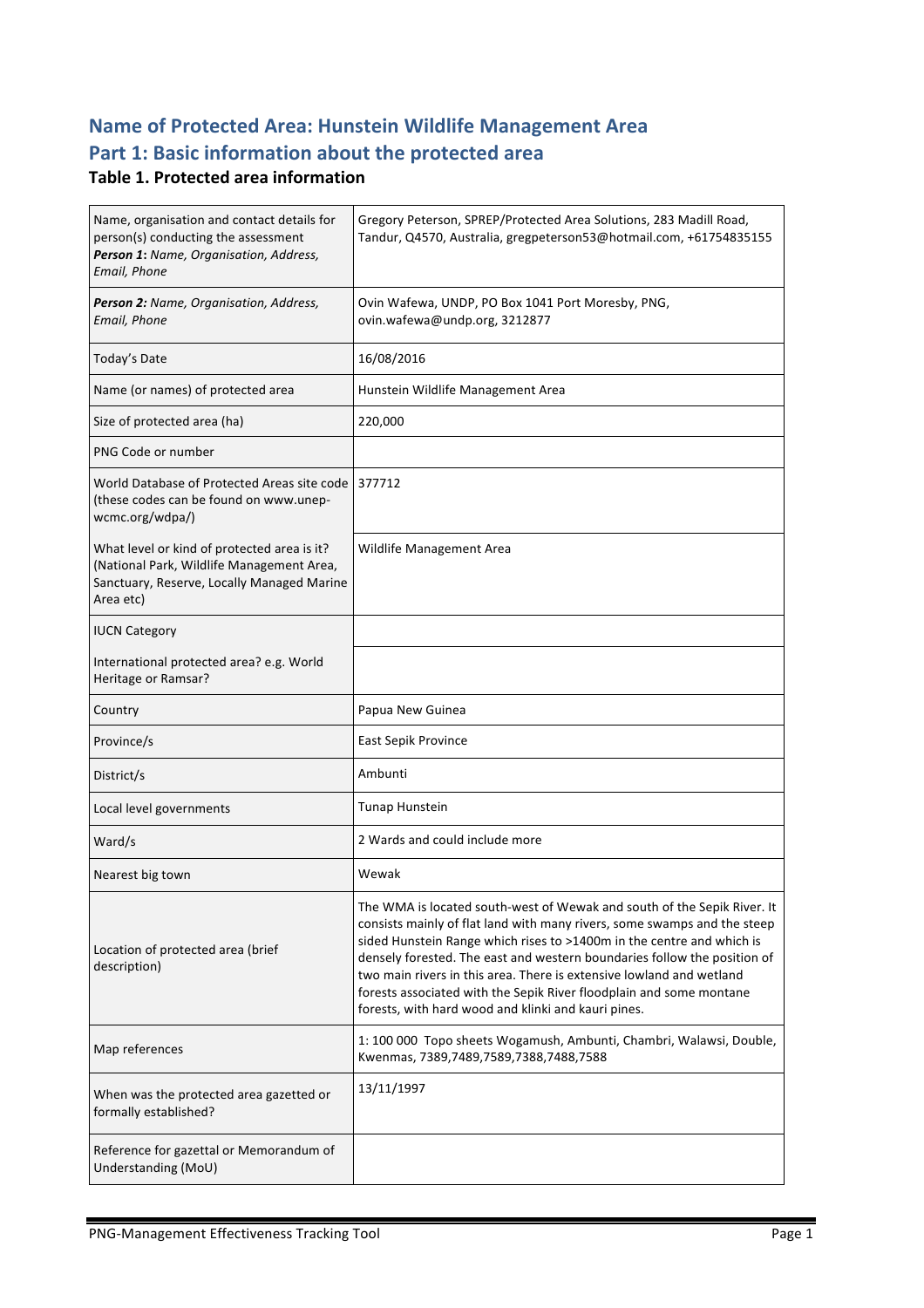| Who owns the protected area? please enter<br>Government Private Community/ customary<br>landowners, private, Other (name) and<br>include Clan name(s)                                                                                          | Community/customary landowners; Wagu has nine clans, Igai has five<br>clans and Gahom have seven clans.                                                                                                                                                                                                                                         |  |
|------------------------------------------------------------------------------------------------------------------------------------------------------------------------------------------------------------------------------------------------|-------------------------------------------------------------------------------------------------------------------------------------------------------------------------------------------------------------------------------------------------------------------------------------------------------------------------------------------------|--|
| Number of households living in the<br>protected area                                                                                                                                                                                           | 3 villages (Wagu has 65 households, Gahom and Igai are smaller and the<br>number of households is unknown).                                                                                                                                                                                                                                     |  |
| Population size within the protected area                                                                                                                                                                                                      | Wagu has 355 people; Igai and Gahom are unknown.                                                                                                                                                                                                                                                                                                |  |
| Who manages the protected area? (e.g.<br>please enter government, customary<br>landowners [add clan names] management<br>committee [how many and what gender])                                                                                 | Customary landowners with the help of the WMA Management<br>Committee work together to manage the WMA (Tribe of Behenamo)                                                                                                                                                                                                                       |  |
| Total number of staff (this means anyone<br>working on the protected area in paid jobs -<br>whether NGOs, community, rangers or<br>customary landowners                                                                                        | 0                                                                                                                                                                                                                                                                                                                                               |  |
| Temporary paid workers 0                                                                                                                                                                                                                       |                                                                                                                                                                                                                                                                                                                                                 |  |
| Permanent paid workers 0                                                                                                                                                                                                                       |                                                                                                                                                                                                                                                                                                                                                 |  |
| Annual budget (US\$) - excluding staff salary<br>costs                                                                                                                                                                                         | 0                                                                                                                                                                                                                                                                                                                                               |  |
| Operational (recurrent) funds                                                                                                                                                                                                                  | 0                                                                                                                                                                                                                                                                                                                                               |  |
| Project or special funds                                                                                                                                                                                                                       | 0                                                                                                                                                                                                                                                                                                                                               |  |
| Reason for park establishment                                                                                                                                                                                                                  | To conserve the biodiversity and ecosystems of the area so that these are<br>maintained and also provide an opportunity to carry out sustainable<br>development activities for the community i.e. to protect the area from<br>logging and save the forest for the villagers to use and also to enable<br>people to benefit from carbon trading. |  |
| What are the main values for which the area<br>is designated (Fill this out after data sheet 2)                                                                                                                                                | Land and animals; water; trees; health and education; culture.                                                                                                                                                                                                                                                                                  |  |
| List the primary protected area management   Sustainable living.<br>objectives (add lines if needed after the<br>most important objectives):<br>Management objective 1                                                                         |                                                                                                                                                                                                                                                                                                                                                 |  |
| Management objective 2                                                                                                                                                                                                                         | Manage resources.                                                                                                                                                                                                                                                                                                                               |  |
| Management objective 3                                                                                                                                                                                                                         | Prevent logging and mining companies from entering the area.                                                                                                                                                                                                                                                                                    |  |
| Number of people involved in answering the<br>assessment questions                                                                                                                                                                             | 4                                                                                                                                                                                                                                                                                                                                               |  |
| Name/organisation/contact details of<br>people participating the assessment (Please<br>do not insert return/enter or dot points)                                                                                                               | Mathew Kaku, WMA Tourism, wagulake@gmail.com, 73786776; Benny<br>Wangi, Hunstein Range WMA, 71400319; Timothy Kenny, Hunstein WMA,<br>71840427; Moses Wamsari, Hunstein WMA, 70235991.                                                                                                                                                          |  |
| Customary landowners/other community;<br>CEPA, Other national government agency;<br>Provincial govt; local level govt; Protected<br>area staff (anyone working on the protected<br>area in paid jobs; NGO; Donors; External<br>experts; Others | <b>Customary landowners</b>                                                                                                                                                                                                                                                                                                                     |  |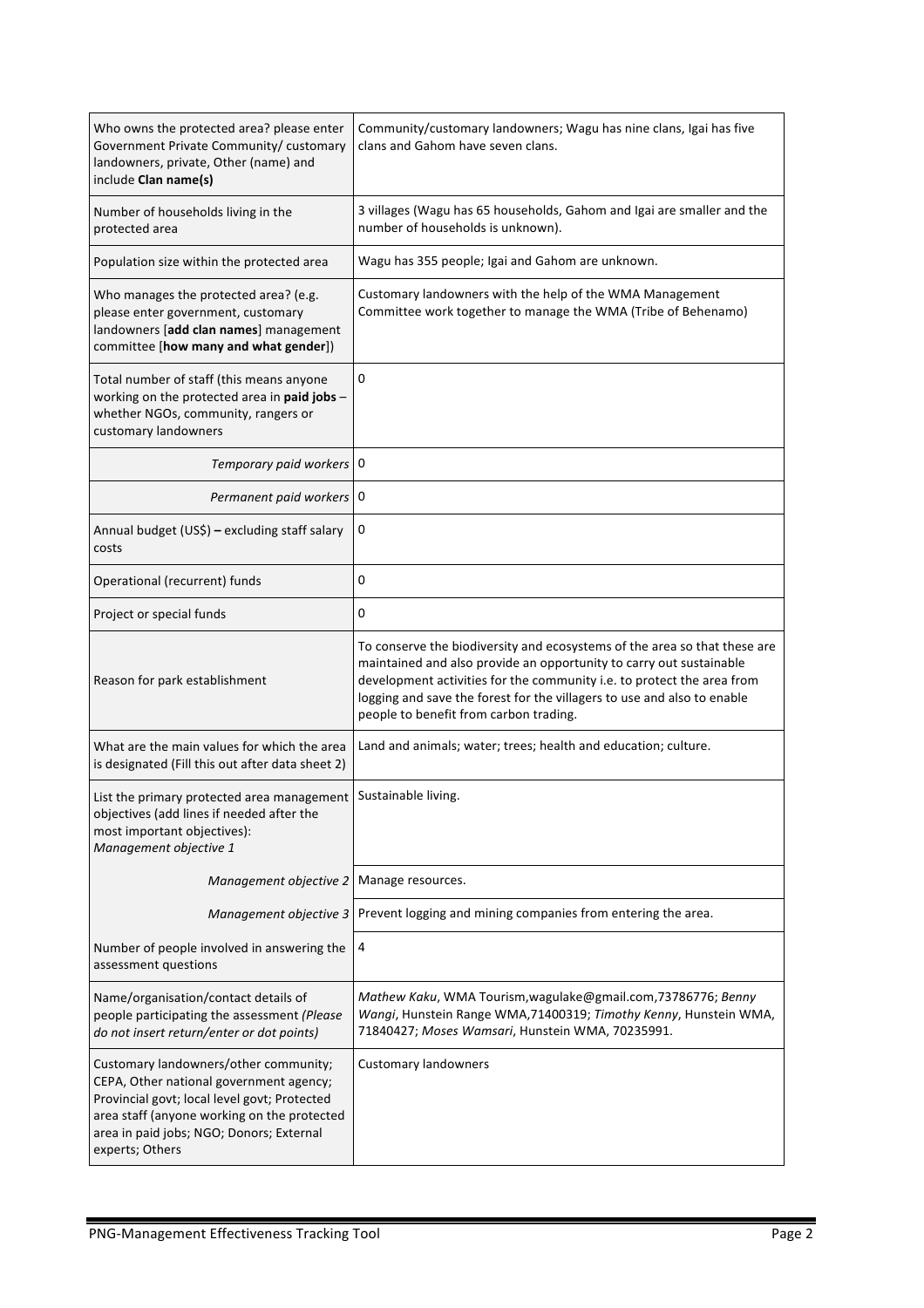Please note if assessment was carried out in association with a particular project, on behalf of an organisation or donor.

SPREP through the PNG Protected Area Assessment Project, which is a component of the GEF Community-based Forest and Coastal Conservation and Resource Management Project in PNG.

## Part 2: What makes this protected area special and important?

The large size (220,000ha), low number of people and isolation mean that there are many values in the area. Hunstein WMA is a large protected area in the Sepik wetlands. We want to protect fish, one of the most valued resources. They are good for eating. "For we Sepik people fish are our staple and we sell some for money and also sell shell fish". Eaglewood, a species of tree is found in the protected area. Animals are protected and there are lots of them. They are good for food and as a source of income (e.g. pig, cassowary, black and white tree kangaroo). People are also very important – people are protected – our forefathers handed this area down to us and we protect it in our traditional ways. People look after the land and forest. It is a source of income and important for tourism. Tourists come to see the bird of paradise and we have a guest house for the tourists.

#### Table 2. Key values of the protected area

| No.          | <b>Key values</b>       | <b>Brief description</b>                                                                                                                                                                                                                                                                                                           | <b>Note if endangered</b><br>species or ecosystem<br>(IUCN) |
|--------------|-------------------------|------------------------------------------------------------------------------------------------------------------------------------------------------------------------------------------------------------------------------------------------------------------------------------------------------------------------------------|-------------------------------------------------------------|
| $\mathbf{1}$ | Land                    | The land has important animals e.g. cassowary, pigs, birds [birds of<br>paradise], snakes, tree kangaroos [tenkile and Donkey tree] and<br>pigs. It provides all that is needed by people to have a sustainable<br>life.                                                                                                           |                                                             |
| 2            | Water                   | Extensive river and lake systems and waterfalls. Water is the<br>source of life, i.e. important for drinking water and washing, and<br>as a means for transport. The rivers and swamps also support<br>freshwater crocodiles and provide a refuge for birds and other<br>fauna. There is small scale gold mining along the rivers. |                                                             |
| 3            | <b>Trees</b>            | Tropical forest vegetation with hardwood and pines. Important<br>commercial produces are eaglewood (Gyrinops spp or Gaharu) and<br>massoy bark (used in food flavor and fragrance industries and<br>sought after in Asian markets and globally. Other trees are used to<br>build houses and canoes.                                | Eaglewood                                                   |
| 4            | Health and<br>Education | When children are healthy and educated they will be able to do<br>more to protect the conservation area.                                                                                                                                                                                                                           |                                                             |
| 5            | Culture                 | Maintain culture to keep peace within the communities and also<br>preserve traditions and promote conservation                                                                                                                                                                                                                     |                                                             |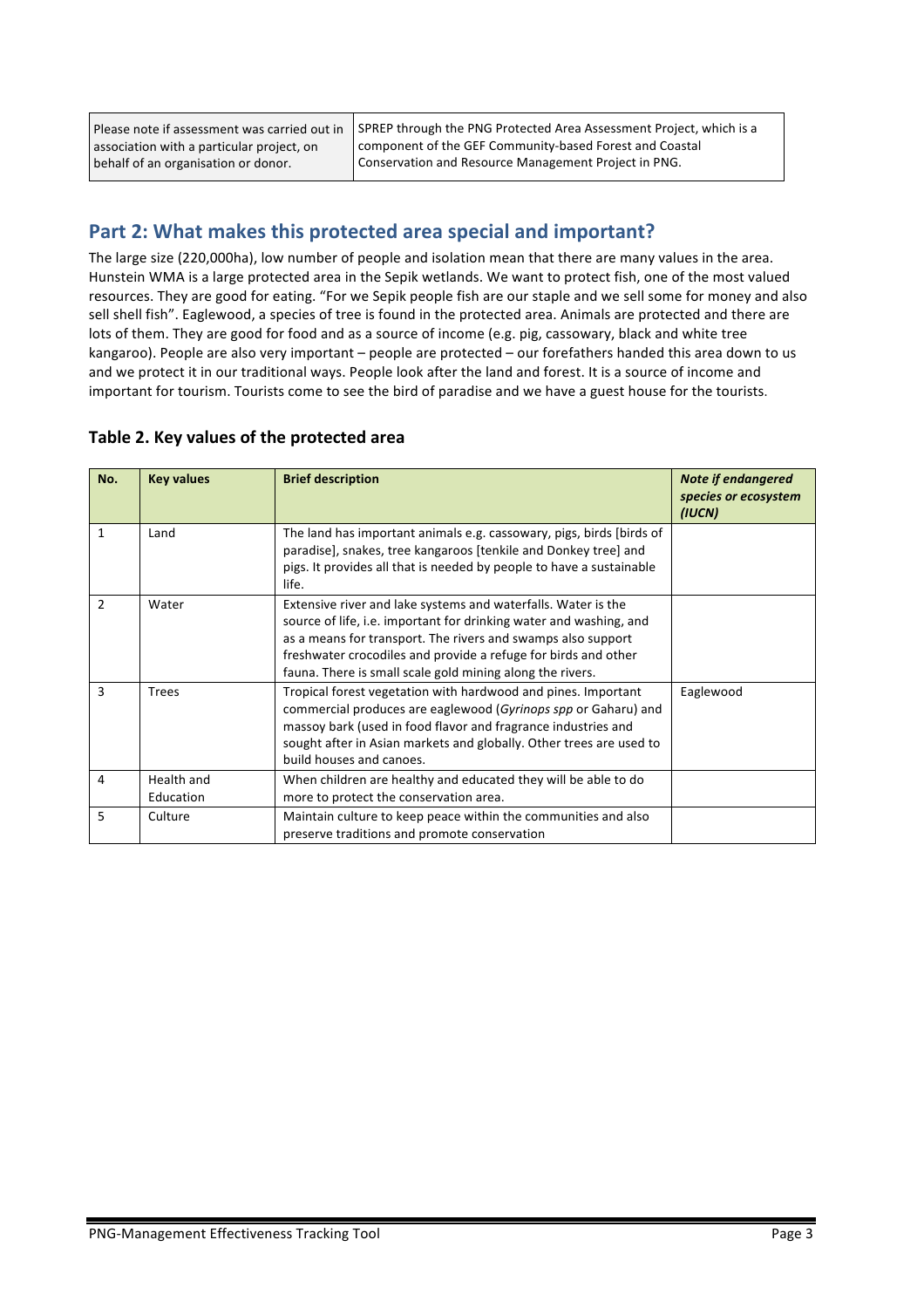### **Table 3. Checklist of values/benefits**

Not important 0; Important 1; Very important 2; Don't know DK

| How important is the protected area for                                                                                                   | <b>Score</b>   | <b>Comment</b>                                                                                                                                                                                                                                                                                                                                                                                               |
|-------------------------------------------------------------------------------------------------------------------------------------------|----------------|--------------------------------------------------------------------------------------------------------------------------------------------------------------------------------------------------------------------------------------------------------------------------------------------------------------------------------------------------------------------------------------------------------------|
| each of the listed values/benefits?                                                                                                       | (0,1,2,DK)     |                                                                                                                                                                                                                                                                                                                                                                                                              |
| 1. Biodiversity - the presence of many<br>different kinds of plants, animals and<br>ecosystems                                            | $\mathbf{1}$   | Important to have a range of plants and animals.<br>Important for many mammal species and birds (e.g. bird<br>of paradise, cassowary), pythons and Kauri pine (Agathus<br>spp). These are relatively untouched and in good<br>condition, although there has been little or no recent<br>research or surveys of these species. Communities<br>depend on these resources for their subsistence<br>livelihoods. |
| 2. Presence of rare, threatened, or endangered<br>species (plants and animals)                                                            | $\mathfrak{p}$ | There is a relatively high number of rare and threatened<br>species. It is important to maintain species for cultural<br>and economic benefits, e.g. crocodile habitat and<br>eaglewood. Many unnamed plant species are thought to<br>exist in the WMA.                                                                                                                                                      |
| 3. Ecosystems (e.g. wetlands, grasslands, coral<br>reefs etc) that are rare because they have<br>been cleared or destroyed in other areas | $\mathbf{1}$   | Large wetlands, and forest ecosystems. It is important to<br>protect all different species.                                                                                                                                                                                                                                                                                                                  |
| 4. Protecting clean, fresh water                                                                                                          | $\mathbf{1}$   | For consumption.                                                                                                                                                                                                                                                                                                                                                                                             |
| 5. Sustaining important species in big enough<br>numbers that they are able to survive here                                               | $\mathbf{1}$   |                                                                                                                                                                                                                                                                                                                                                                                                              |
| 6. Providing a source of employment for local<br>communities now                                                                          | $\overline{2}$ |                                                                                                                                                                                                                                                                                                                                                                                                              |
| 7. Providing resources for local subsistence<br>(food, building materials, medicines etc.)                                                | $\mathbf{1}$   |                                                                                                                                                                                                                                                                                                                                                                                                              |
| 8. Providing community development<br>opportunities through sustainable resource<br>use                                                   | $\mathbf{1}$   |                                                                                                                                                                                                                                                                                                                                                                                                              |
| 9. Religious or spiritual significance (e.g. tambu<br>places)                                                                             | $\mathbf{1}$   | There are several important spiritual places within the<br>WMA.                                                                                                                                                                                                                                                                                                                                              |
| 10. Plant species of high social, cultural, or<br>economic importance                                                                     | $\mathbf{1}$   | Eaglewood and massoy bark and some vanilla.                                                                                                                                                                                                                                                                                                                                                                  |
| 11. Animal species of high social, cultural, or<br>economic importance                                                                    | $\mathbf{1}$   | Bird of paradise for traditional use and sale and possibly<br>crocodile skins.                                                                                                                                                                                                                                                                                                                               |
| 12. Attractive scenery                                                                                                                    | $\mathbf{1}$   | There are lakes and rivers, forest and iconic wildlife (e.g.<br>bird of paradise and mammals).                                                                                                                                                                                                                                                                                                               |
| 13. Tourism now                                                                                                                           | 1              |                                                                                                                                                                                                                                                                                                                                                                                                              |
| 14. Potential value for tourism in the future                                                                                             | $\mathbf{1}$   | Important, but need more facilities and this needs to be<br>promoted. The area has sufficient wildlife to attract<br>tourists (e.g. bird of paradise and cassowaries) and its<br>waterways.                                                                                                                                                                                                                  |
| 15. Educational and/or scientific value                                                                                                   | 1              | Research in 1990 discovered more than 100 species.                                                                                                                                                                                                                                                                                                                                                           |
| 16. Maintaining culture and tradition on<br>customary land and passing this on to future<br>generations                                   | $\mathbf{1}$   |                                                                                                                                                                                                                                                                                                                                                                                                              |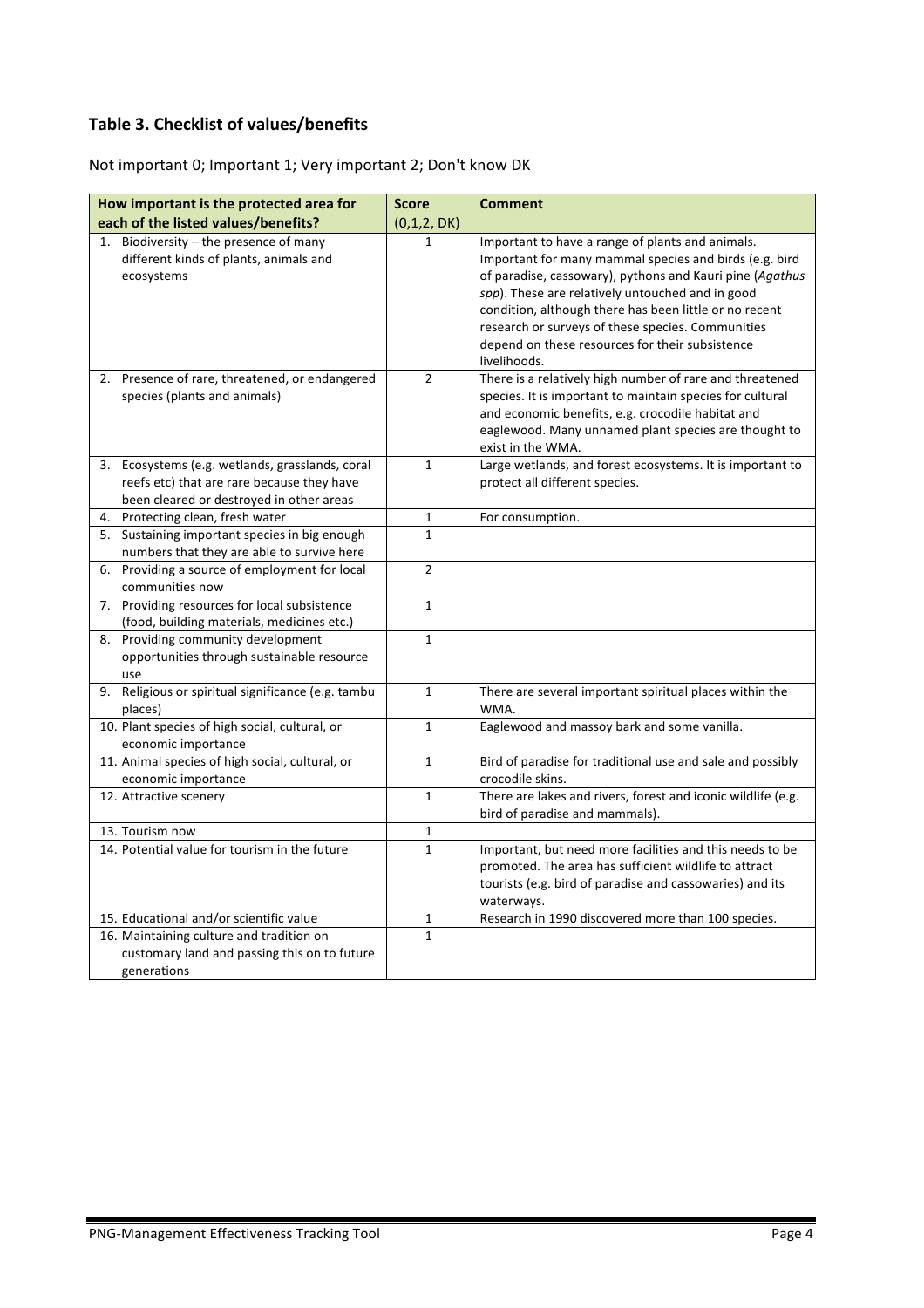# Part 3: What are the threats to the protected area?

# **Table 4: Threats to the protected area**<br>**H** High significance threats are seriously degrading va

- High significance threats are seriously degrading values. This means they are badly damaging some value -it might be a kind of animal or plant, or your traditional gardens
- **M** Medium threats are having some negative impact they are damaging values but not so badly
- **L** Low threats are present but not seriously damaging values<br>**0** N/A where the threat is not present in the protected area of
- **N/A** where the threat is not present in the protected area or where something is happening but is not threatening the values at all

| <b>Threat type</b>                                          | <b>Score</b><br>(H,M,L,0) | <b>Notes</b>                                                       |
|-------------------------------------------------------------|---------------------------|--------------------------------------------------------------------|
| 1.1 Housing and settlement                                  | L                         |                                                                    |
| 1.1a Population increase in the                             | М                         |                                                                    |
| protected area community                                    |                           |                                                                    |
| 1.2 Commercial and industrial areas                         | Г                         |                                                                    |
| 1.3 Tourism and recreation                                  | L                         |                                                                    |
| infrastructure                                              |                           |                                                                    |
| 2.1 Customary land owner and                                | L                         |                                                                    |
| community gardens and small crops                           |                           |                                                                    |
| 2.1a Drug cultivation                                       | L                         |                                                                    |
| 2.1b Commercial plantations                                 | L                         |                                                                    |
| 2.2 Wood and pulp plantations                               | L                         |                                                                    |
| 2.3 Livestock farming and grazing                           | Г                         |                                                                    |
| 2.4 Marine and freshwater                                   | L                         |                                                                    |
| aquaculture                                                 |                           |                                                                    |
| 3.1 Oil and gas drilling                                    | L                         |                                                                    |
| 3.2 Mining and quarrying                                    | L                         |                                                                    |
| 3.3 Energy generation                                       | L                         |                                                                    |
| 4.1 Roads and railroads (include                            | 0                         |                                                                    |
| road-killed animals)                                        |                           |                                                                    |
| 4.2 Utility and service lines (e.g.                         | $\Omega$                  |                                                                    |
| electricity cables, telephone lines)                        |                           |                                                                    |
| 4.3 Shipping lanes                                          | 0                         |                                                                    |
| 4.4 Flight paths                                            | 0                         |                                                                    |
| 5.1 Hunting, killing and collecting                         | M                         | There is some poaching from outside groups e.g. villagers from the |
| terrestrial animals (including killing                      |                           | main Sepik River.                                                  |
| of animals as a result of                                   |                           |                                                                    |
| human/wildlife conflict)                                    |                           |                                                                    |
| 5.2 Gathering terrestrial plants or                         | L                         | Collecting eaglewood.                                              |
| plant products (non-timber)                                 |                           |                                                                    |
| 5.3a Logging and wood harvesting                            | L                         |                                                                    |
| for local/customary use                                     |                           |                                                                    |
| 5.3b Logging and wood harvesting -                          | L                         |                                                                    |
| commercial logging                                          |                           |                                                                    |
| 5.4a Fishing, killing and harvesting                        | M                         | There is some poaching from outside groups.                        |
| aquatic resources for                                       |                           |                                                                    |
| local/customary use<br>5.4b Fishing, killing and harvesting | м                         |                                                                    |
| aquatic resources for commercial                            |                           |                                                                    |
| use                                                         |                           |                                                                    |
| 6.1 Recreational activities and                             | L                         |                                                                    |
| tourism                                                     |                           |                                                                    |
| 6.2 War, civil unrest and military                          | $\pmb{0}$                 |                                                                    |
| exercises                                                   |                           |                                                                    |
| 6.3 Research, education and other                           | $\mathbf 0$               |                                                                    |
| work-related activities in protected                        |                           |                                                                    |
| areas                                                       |                           |                                                                    |
| 6.4 Activities of protected area                            | $\mathbf 0$               |                                                                    |
| managers (e.g. construction or                              |                           |                                                                    |
| vehicle use)                                                |                           |                                                                    |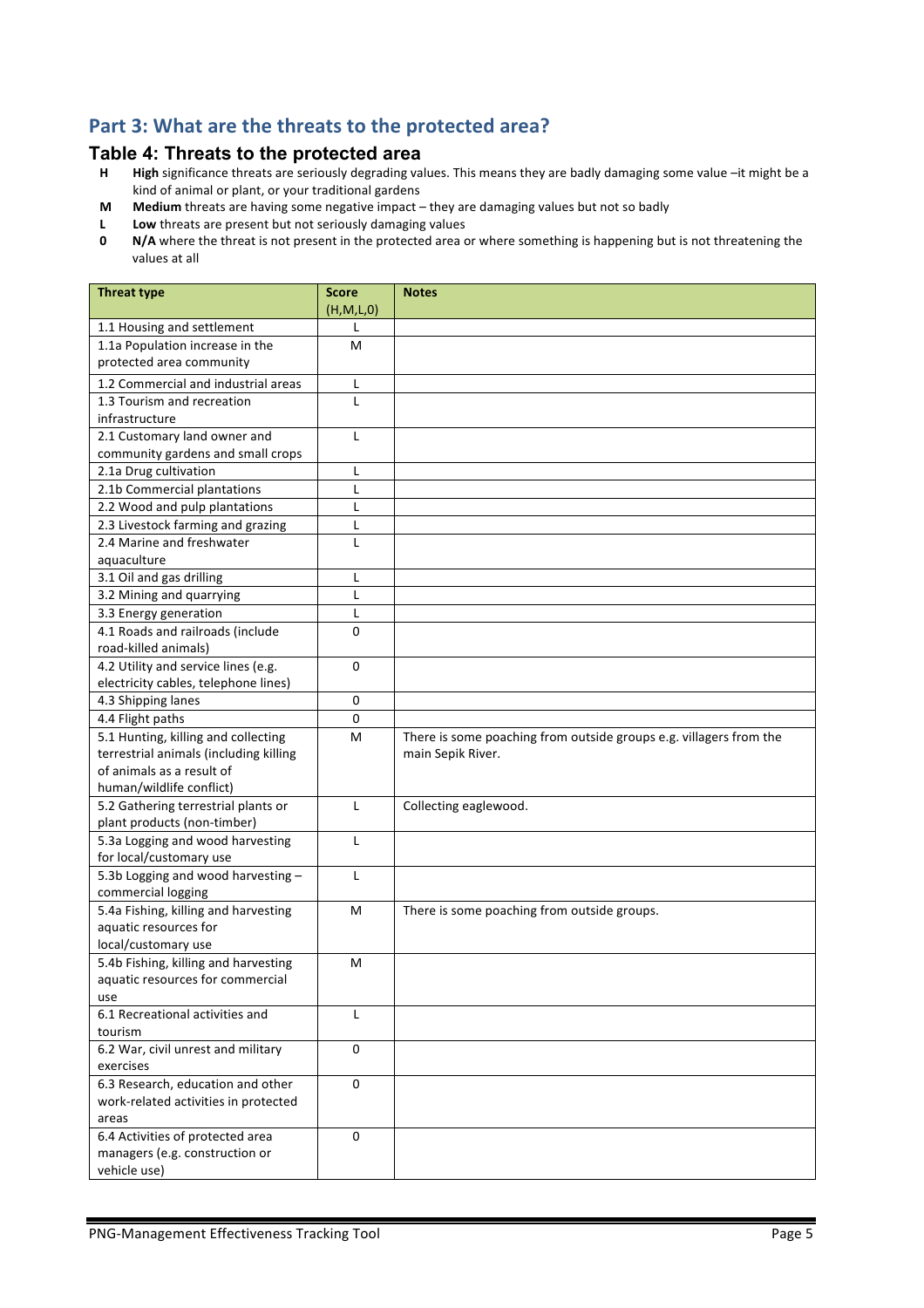| <b>Threat type</b>                       | <b>Score</b><br>(H,M,L,0) | <b>Notes</b>                                                           |
|------------------------------------------|---------------------------|------------------------------------------------------------------------|
| 6.5 Deliberate vandalism, destructive    | L                         |                                                                        |
| activities or threats to protected       |                           |                                                                        |
| area staff and visitors                  |                           |                                                                        |
| 7.1 Fire and fire suppression            | L                         |                                                                        |
| (including arson)                        |                           |                                                                        |
| 7.2 Dams, hydrological modification      | L                         | There is a water supply in Wagu and there are some problems with the   |
| and water management/use                 |                           | rusting pipes.                                                         |
| 7.3a Increased fragmentation within      | L                         | Very large park not subject to fragmentation.                          |
| protected area                           |                           |                                                                        |
| 7.3b Isolation from other natural        | 0                         |                                                                        |
| habitat (e.g. deforestation)             |                           |                                                                        |
| 7.3c Other 'edge effects' on park        | M                         | Mining from Frieda mine can affect the water flowing into the lake.    |
| values                                   |                           |                                                                        |
| 7.3d Loss of keystone species (e.g.      | M                         | Crocodile habitat is being destroyed.                                  |
| top predators, pollinators etc.)         |                           |                                                                        |
| 8.1 Pest plants                          | L                         | Giant mimosa (no research undertaken)                                  |
| 8.1a Pest animals                        | M                         | Pacu (Pirhana type fish) with impacts on the grass in the lake, cane   |
|                                          |                           | toads (no research into these species)                                 |
| 8.1b Diseases such as fungus or          | $\Omega$                  |                                                                        |
| viruses that make native plants or       |                           |                                                                        |
| animals sick                             |                           |                                                                        |
| 8.2 Introduced genetic material (e.g.    | 0                         |                                                                        |
| genetically modified organisms)          |                           |                                                                        |
| 9.1 Household sewage and urban           | L                         |                                                                        |
| waste water                              |                           |                                                                        |
| 9.1a Sewage and waste water from         | $\mathbf 0$               |                                                                        |
| protected area facilities                |                           |                                                                        |
| 9.2 Industrial, mining and military      | H                         | From Frieda Mine (copper and gold) which is located along the Sepik    |
| effluents                                |                           | River. Impacts from tailings dams, road construction, runoff, loss of  |
|                                          |                           | forest, damage to sago and other crops.                                |
| 9.3 Agricultural and forestry            | м                         | Activities from logging company upstream in the Sepik River.           |
| effluents (e.g. excess fertilizers or    |                           |                                                                        |
| pesticides)                              |                           |                                                                        |
| 9.4 Garbage and solid waste              | M                         | Garbage and solid waste being thrown into the river.                   |
| 9.5 Air-borne pollutants                 | M                         | From fire.                                                             |
| 9.6 Excess energy (e.g. heat             | $\mathbf 0$               |                                                                        |
| pollution, lights etc.)                  |                           |                                                                        |
| 10.1 Volcanoes                           | 0                         |                                                                        |
| 10.2 Earthquakes/Tsunamis                | M                         | Felt in the WMA and can cause landslides.                              |
| 10.3 Avalanches/Landslides               | M                         | Caused by earthquakes.                                                 |
| 10.4 Erosion and siltation/              | M                         | Some change, with deposition of sediment into rivers.                  |
| deposition (e.g. shoreline or riverbed   |                           |                                                                        |
| changes)                                 |                           |                                                                        |
| 11.1 Habitat shifting and alteration     | M                         | Experiencing changes in climate affecting habitats.                    |
| 11.2 Droughts                            | M                         | Happened early in 2016                                                 |
| 11.3 Temperature extremes                | H                         | There is belief that temperature extremes are increasing               |
| 11.4 Storms and flooding                 | M                         | Happening from time to time                                            |
| 11.5 Coral bleaching                     | 0                         |                                                                        |
| 11.6 Intrusion by saltwater into         | 0                         |                                                                        |
| gardens etc.                             |                           |                                                                        |
| 11.7 Sea level rise                      | Г                         |                                                                        |
| Other (please explain)                   |                           |                                                                        |
| 12.1 Loss of cultural links, traditional | H                         | Children are not being taught traditional dances, songs and stories by |
| knowledge and/or management              |                           | the elders. Decreasing interest shown by young people in maintaining   |
| practices                                |                           | traditional ways.                                                      |
| 12.2 Natural deterioration of            | L                         |                                                                        |
| important cultural site values           |                           |                                                                        |
| 12.3 Destruction of cultural heritage    | M                         | Cultural change, young ones don't have the same values.                |
| buildings, gardens, sites etc.           |                           |                                                                        |
| Other (please explain)                   |                           | Social problems caused by youths by alcohol and drug abuse.            |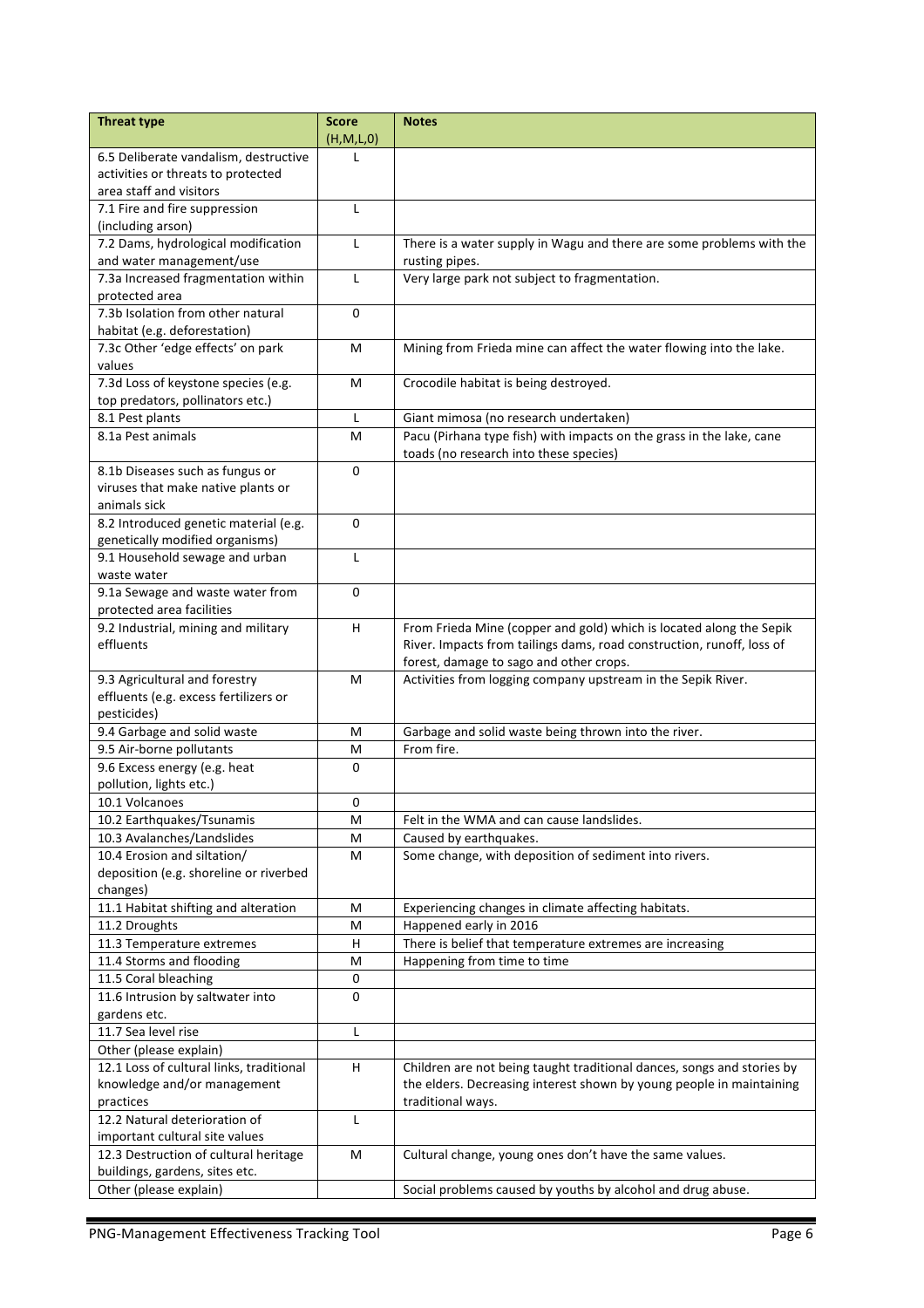### Table 5. Worst threats and ways forward

| <b>Threat</b><br>No. | <b>Threat</b><br>(Most significant first)                                          | Threat number or<br>name (copy no.<br>from Table 4) | Nature of the threat, impact and how to reduce the impact.                                                                                                                                                                                                                                                         |
|----------------------|------------------------------------------------------------------------------------|-----------------------------------------------------|--------------------------------------------------------------------------------------------------------------------------------------------------------------------------------------------------------------------------------------------------------------------------------------------------------------------|
|                      | Effluents (mining)                                                                 | 9.2                                                 | From Freida mine which is located along the Sepik River. The<br>company built a road instead of using the river and this has<br>caused loss of vegetation, increased runoff and erosion and<br>sediment input into rivers. CEPA should research and assess<br>the environmental impacts before mining takes place. |
| $\mathfrak{p}$       | Temperature<br>extremes                                                            | 11.3                                                | Global effort is required on reducing the impact of climate<br>change, including changes in temperatures.                                                                                                                                                                                                          |
| 3                    | Loss of cultural links,<br>traditional knowledge<br>and/or management<br>practices | 12.1                                                | Cultural studies are needed as part of the school curriculum.                                                                                                                                                                                                                                                      |

## Part 4: What is the management like in the protected area?

#### **Table 6. Management effectiveness scores, comments, next steps**

| <b>Issue</b>                   | <b>Score</b><br>(0,1,2,3, NA) | <b>Comment</b>                                                                                                                                                              | <b>Next steps</b>                                                                                        |
|--------------------------------|-------------------------------|-----------------------------------------------------------------------------------------------------------------------------------------------------------------------------|----------------------------------------------------------------------------------------------------------|
| 1a. Legal status               | 3                             | Legally gazetted WMA.                                                                                                                                                       |                                                                                                          |
| 1b. Legal status               |                               |                                                                                                                                                                             |                                                                                                          |
| 2a. Protected area regulations | 3                             |                                                                                                                                                                             |                                                                                                          |
| 2b. Protected area regulations |                               |                                                                                                                                                                             |                                                                                                          |
| 3. Law enforcement             | $\Omega$                      |                                                                                                                                                                             | People need capacity training and<br>awareness to understand their roles.                                |
| 4. Protected area objectives   | $\mathbf{1}$                  | Not enough resources and<br>interest to manage the WMA.<br>People have not seen<br>immediate benefits and have<br>lost interest.                                            | Engage in awareness raising and<br>increase collaboration with all levels of<br>government and NGOs.     |
| 5. Protected area design       | 3                             | Villages are inside the<br>boundary. Design allows ample<br>hunting and gathering<br>opportunities in the WMA. It<br>contains important forest and<br>grassland ecosystems. |                                                                                                          |
| 6. Protected area boundaries   | $\overline{2}$                |                                                                                                                                                                             | Community to increase awareness of<br>the boundaries. Training and funding<br>for WMA to manage the WMA. |
| 7. Management plan             | $\mathcal{P}$                 | Lack of funds hamper<br>implementation.                                                                                                                                     | To mobilise more funds to encourage<br>people to take action.                                            |
| 7a. Planning process           | $\mathbf{1}$                  |                                                                                                                                                                             |                                                                                                          |
| 7b. Planning process           | $\mathbf{1}$                  |                                                                                                                                                                             |                                                                                                          |
| 7c. Planning process           | $\mathbf{1}$                  |                                                                                                                                                                             |                                                                                                          |
| 8. Regular work plan           | $\Omega$                      | There are no funds to monitor<br>and manage the WMA.                                                                                                                        | To get some funds to pay people to do<br>work.                                                           |
| 9. Resource inventory          | $\mathbf{1}$                  |                                                                                                                                                                             |                                                                                                          |
| 10. Protection systems         | $\mathbf{1}$                  |                                                                                                                                                                             | Need to mobilise funds to pay people<br>to monitor the area.                                             |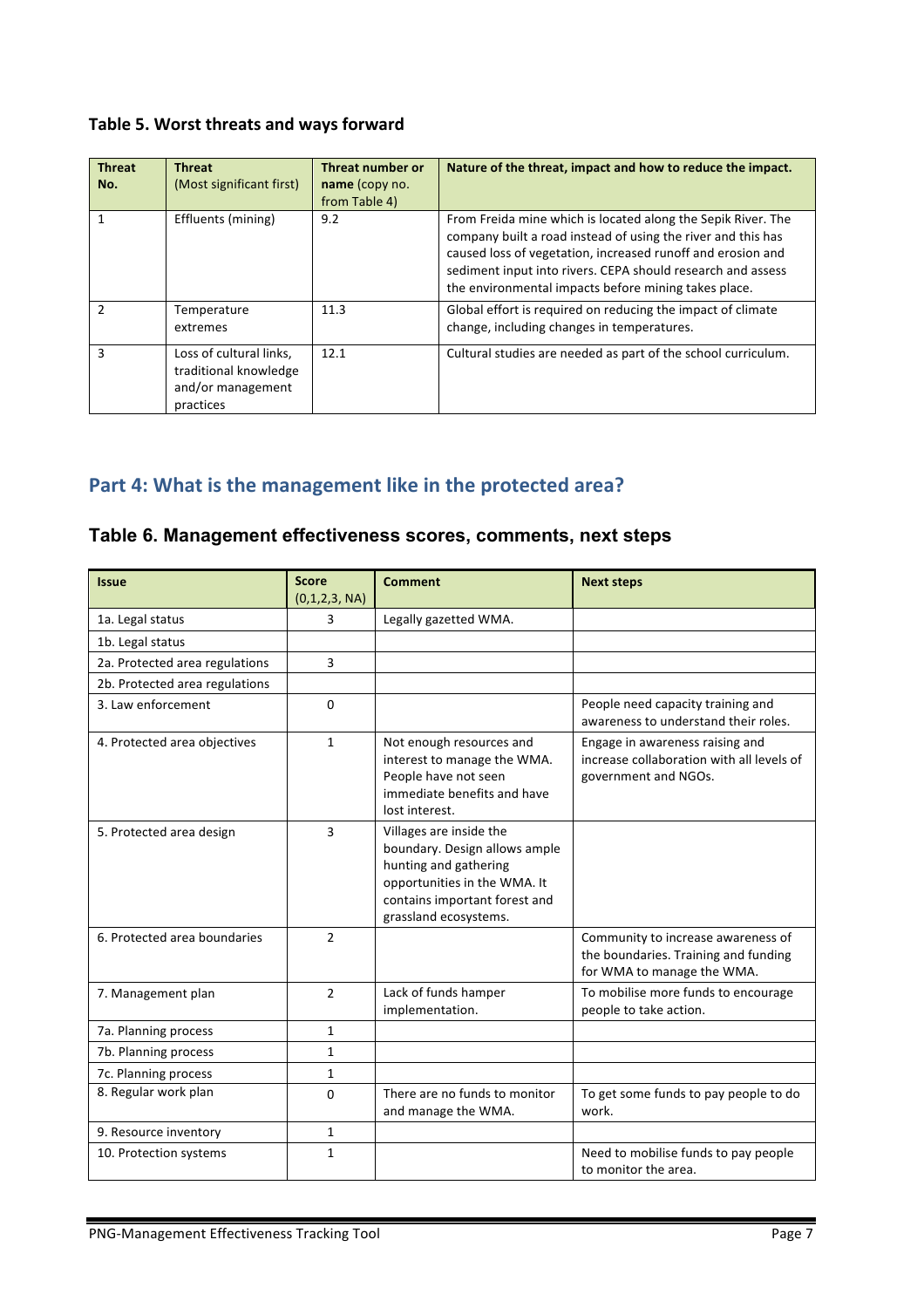| <b>Issue</b>                                          | <b>Score</b><br>(0,1,2,3, NA) | <b>Comment</b>                            | <b>Next steps</b>                                                  |
|-------------------------------------------------------|-------------------------------|-------------------------------------------|--------------------------------------------------------------------|
| 11. Research and monitoring                           | 0                             |                                           | Need finance to conduct activity for<br>research and monitoring.   |
| 12. Resource management                               | 0                             |                                           | Need finance to do the work.                                       |
| 13a. Staff numbers                                    | 0                             |                                           |                                                                    |
| 13b. Other people working on<br>the protected area    | $\Omega$                      |                                           | Need finance.                                                      |
| 14. Training and skills                               | 0                             |                                           | Need finance.                                                      |
| 15. Current budget                                    | 0                             |                                           | Need to mobilize funds.                                            |
| 16. Security of budget                                | $\Omega$                      |                                           |                                                                    |
| 17. Management of budget                              | N/A                           |                                           |                                                                    |
| 18. Equipment                                         | 0                             |                                           | Need finance to get equipment.                                     |
| 19. Maintenance of equipment                          | N/A                           |                                           |                                                                    |
| 20. Education and awareness                           | 1                             |                                           | Awareness material for school children<br>to use.                  |
| 21. Planning for land use or<br>marine activities     | $\mathbf{1}$                  |                                           |                                                                    |
| 22. State and commercial<br>neighbours                | 0                             |                                           |                                                                    |
| 23. Indigenous people/<br><b>Customary landowners</b> | $\overline{2}$                |                                           |                                                                    |
| 24a. Impact on communities                            | 0                             |                                           |                                                                    |
| 24b. Impact on communities                            | 1                             |                                           |                                                                    |
| 24c. Impact on communities                            | $\mathbf{1}$                  | Generally most people support<br>the WMA. |                                                                    |
| 25. Economic benefit                                  | $\overline{2}$                |                                           | Create products and establish markets<br>and have a business plan. |
| 26. Monitoring and evaluation                         | 0                             |                                           |                                                                    |
| 27. Visitor facilities                                | 0                             |                                           |                                                                    |
| 28. Commercial tourism<br>operators                   | 0                             |                                           |                                                                    |
| 29. Fees                                              | N/A                           | No fees                                   |                                                                    |
| 30. Condition of values                               | 1                             |                                           |                                                                    |
| 30a. Condition of values                              | 0                             |                                           |                                                                    |
| 30b. Condition of values                              | 0                             |                                           |                                                                    |
| 30c. Condition of values                              | 0                             |                                           |                                                                    |